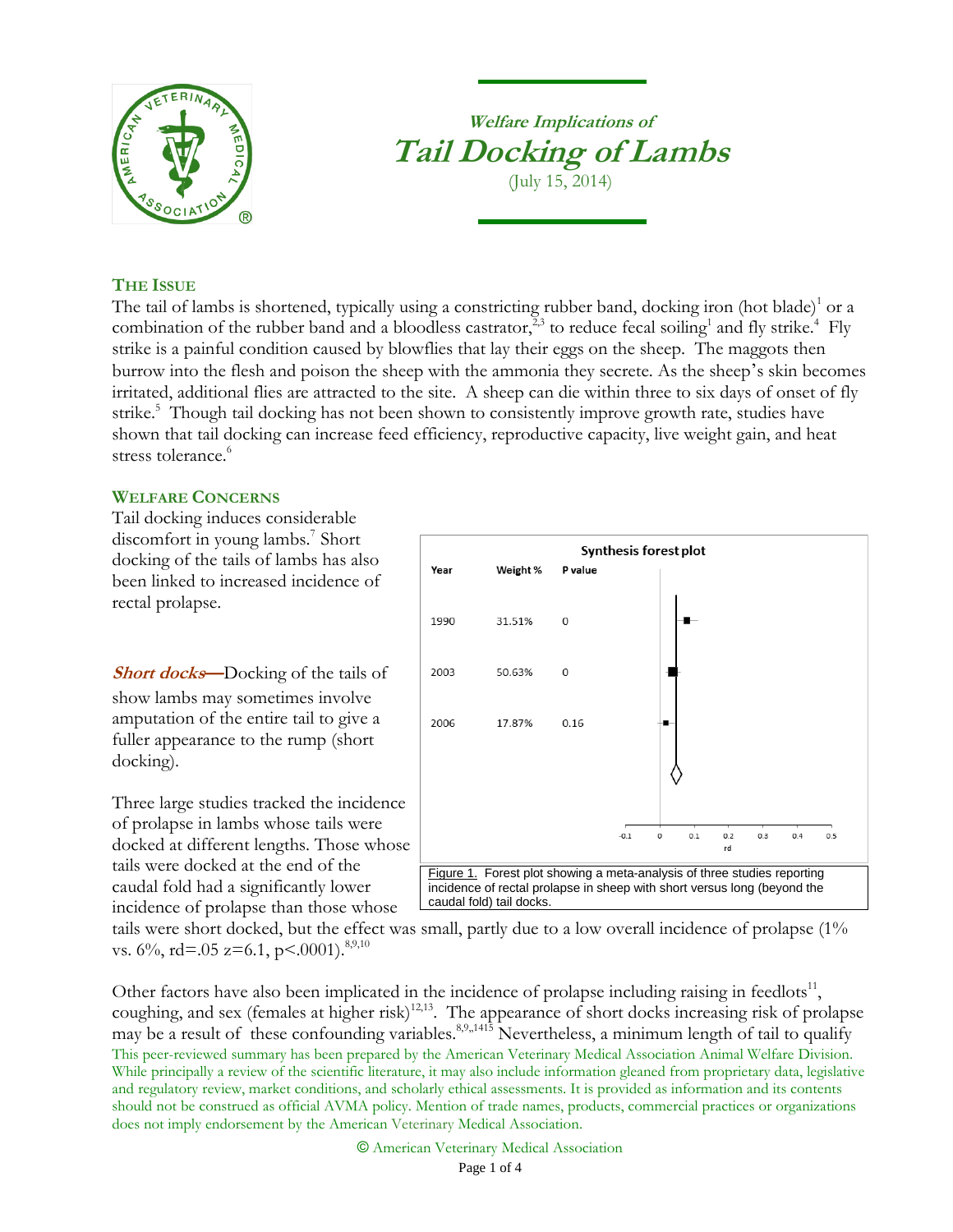for showing has been proposed<sup>11</sup> and implemented in some states. The appropriate length for docking is variously expressed as visibility of 0.7 inches of tail, docking at the third or fourth coccygeal vertebrae, or docking at the end of the caudal fold/hairless under-tail area.

**Pain—**Active behavioral responses indicating pain are restlessness, rolling, easing quarters (the hind quarters are moved slowly and alternately without locomotion), stamping, kicking, head turning and vocalization by the lamb. 2,3,11 High concentrations of cortisol in the blood are also associated with pain and distress.<sup>2,3, 16</sup>Increased active behavior, as well as elevated peak blood cortisol concentrations are seen in lambs undergoing tail docking.<sup>2,3,12</sup>

## **TECHNIQUES**

**Rubber ring**—One technique for docking tails is use of an elastrator to apply a tight latex band (rubber ring docking). The use of latex bands produces highly variable responses, not only among lambs, but within the same animal if the band is removed and then replaced. Rubber ring docking produces highly variable levels of pain within the first hour after application.<sup>5,12,17</sup> Pain is typically estimated to be mild<sup>18</sup> or moderate based on abnormal postures and behaviors indicating discomfort.<sup>12,13</sup> This suggests that some band placements are more painful than others. For example positioning a band on the vertebra might be expected to be more painful than positioning one over an intervertebral space.<sup>5</sup> Cortisol concentrations in blood may also be elevated.<sup>12</sup> The ring subsequently produces an inflammatory lesion and sloughing of the tail (most slough by 28 days after rubber ring placement<sup>15</sup>), which may be associated with a longer term pain response. Docking with a rubber ring, however, does not typically affect live weight gain.<sup>19</sup>

**Hot blade**—The hot blade method involves severing the tail and cauterizing it, using a heated anvil scissor docking iron. The cut end of the tail is held against the heated blade for approximately 1 second to improve hemostatis.<sup>3</sup> Tail docking performed with a heated docking iron has been shown to produce levels of pain behavior and blood cortisol concentrations that are not significantly different from handled lambs whose tails are not docked.<sup>3</sup>

**Rubber ring followed by crushing**—A rubber ring may also be applied as described above followed by application of a bloodless castrator across the full width of the tail for approximately 10 seconds.<sup>2,3</sup> The rubber ring generally rolls into the groove made by the bloodless castrator.<sup>2</sup> It has been shown that the application of a bloodless castrator in addition to rubber ring placement did reduce active behavioral pain responses (see section on pain above) and increases in blood cortisol concentrations associated with docking.<sup>2</sup>

## **ANALGESIA**

Oral aspirin was not found to be an effective analgesic when administered immediately after application of rubber rings.<sup>13</sup>Another study found that neither suckled sucrose nor administration of carprofen altered behaviors indicating discomfort (e.g. restlessness, vocalization, tail wagging, etc.) associated with rubber ring tail docking.<sup>20</sup> One research group found that  $2\%$  lignocaine applied locally reduced peak blood cortisol concentrations and behavioral pain responses (see pain section above) to tail docking with a rubber ring.<sup>2</sup> Bupivacaine administered subcutaneously immediately before rubber ring application has also been effective in reducing active painful behavior and peak blood cortisol concentrations.<sup>3</sup>

This peer-reviewed summary has been prepared by the American Veterinary Medical Association Animal Welfare Division. While principally a review of the scientific literature, it may also include information gleaned from proprietary data, legislative and regulatory review, market conditions, and scholarly ethical assessments. It is provided as information and its contents should not be construed as official AVMA policy. Mention of trade names, products, commercial practices or organizations does not imply endorsement by the American Veterinary Medical Association.

© American Veterinary Medical Association

Page 2 of 4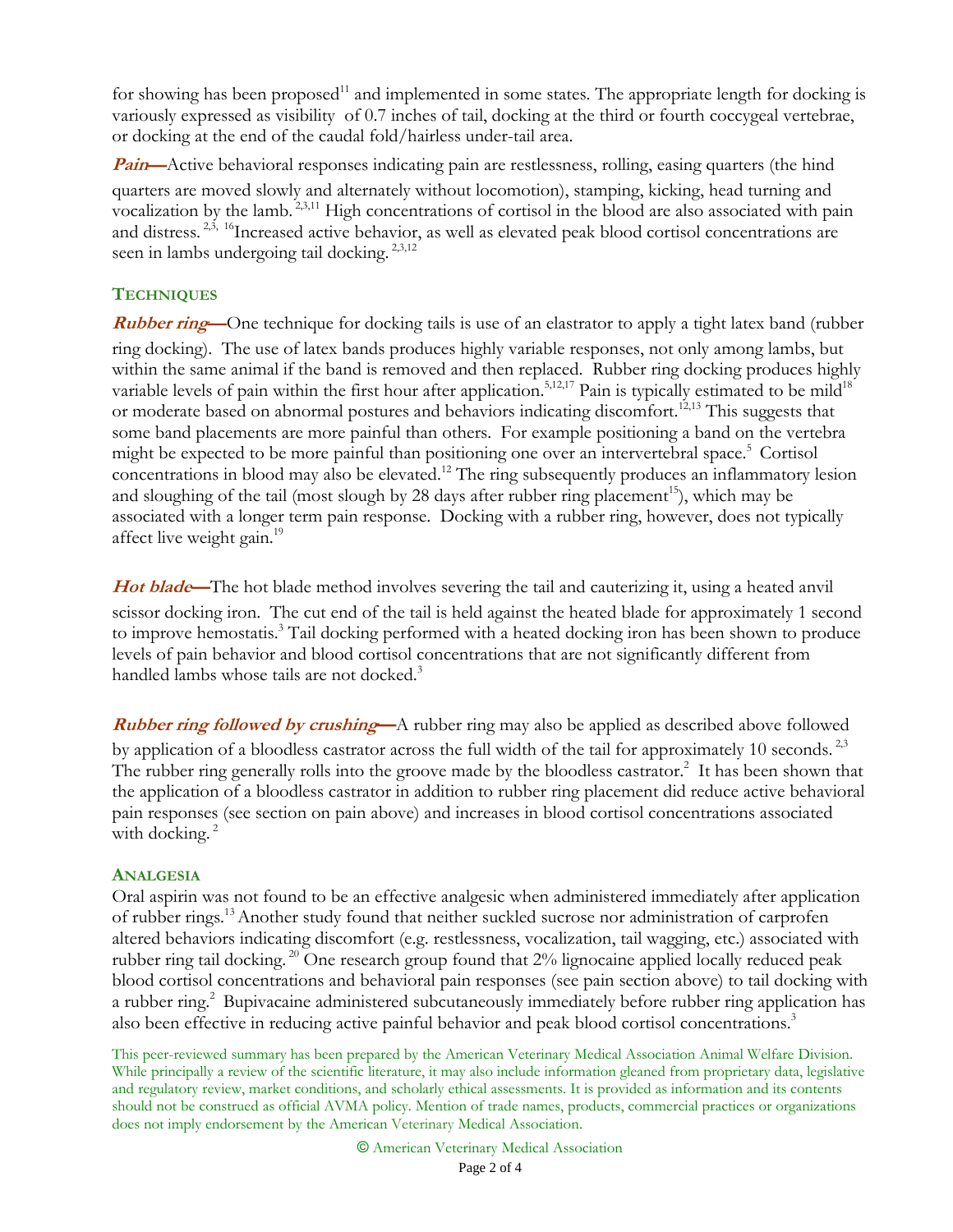### **ALTERNATIVES**

Genes associated with short tails exist in sheep and offer a potential alternative to docking, via selective breeding toward a tail of the desired length. $^{21}$  Fly strike might also be managed in some cases by removal of fleece (i.e. crutching) and increased application of chemical preventatives (i.e. jetting). However the use of a slow release capsule of a benzamidizole (albendazole) was not found to be as effective as docking in preventing flystrike.<sup>1</sup>

#### **SUMMARY**

Fly strike is a cause of serious suffering in lambs. Subjective monitoring of behavioral responses and objective monitoring of cortisol concentrations in blood indicate there is pain and distress associated with tail docking, no matter the technique used. Short-docked tails have been associated with increased incidence of rectal prolapse in some studies. Though there is pain associated with tail docking, fly strike can lead to discomfort, pain and eventually death of the lamb.

The Farm Animal Welfare Council (FAWC) recommends that docking should be avoided whenever possible.<sup>22</sup> The FAWC also concluded that tail docking of lambs up to 7 days old is best done with a rubber ring; that lambs between the ages of 1 and 8 weeks old should be docked with a docking iron (hot blade) or a clamp; and that acute pain of tail docking can be alleviated using locally applied anesthetics.<sup>18</sup>

#### **REFERENCES**

 $\overline{a}$ 

<sup>7</sup> Graham MJ, Kent JE and Molony V. The influence of the site of application on the behavioural response of lambs to tail docking by rubber ring. *Vet J* 2002;164:240-243.

<sup>8</sup> Windels, H. 1990. Factors causing rectal prolapse in feedlot lambs. Pages 10–13 in Proc. 62nd Annual Sheep and Lamb Feeders Day, Univ. of Minnesota, Morris.

<sup>9</sup> Zanolini, William F. "The effects of dock length on the incidence of rectal prolapse in lambs." PhD diss., Texas Tech University, 2006.

11 . Anderson DE and Miesner MD. Rectal prolapse. *Veterinary Clinics of North America: Food Animal Practice* 2008; 24: 403-408.

<sup>12</sup> Luther J. Causes, prevention and treatment of rectal prolapse in sheep. *NDSU Extension Services* September 2008. AS-1388. <sup>13</sup> Thomas DL, Waldron DF, Lowe GD, Morrical DG, Meyer HH, High RA, Berger YM, Clevenger DD, Fogle GE, Gottfredson RG, Loerch SC, McClure KE, Willingham TD, Zartman DL and Zelinsky RD . Length of docked tail and the incidence of rectal prolapse in lambs. *J Anim Sci* 2003;81:2725-2732.

This peer-reviewed summary has been prepared by the American Veterinary Medical Association Animal Welfare Division. While principally a review of the scientific literature, it may also include information gleaned from proprietary data, legislative and regulatory review, market conditions, and scholarly ethical assessments. It is provided as information and its contents should not be construed as official AVMA policy. Mention of trade names, products, commercial practices or organizations does not imply endorsement by the American Veterinary Medical Association.

© American Veterinary Medical Association

<sup>1</sup> Webb Ware JK, Vizard AL and Lean GR. Effects of tail amputation and treatment with an albendazole controlled-release capsule on the health and productivity of prime lambs. *Aust Vet J.* 2000;78:838-842.

<sup>2</sup> Kent JE, Molony V and Graham MJ. Comparison of methods for the reduction of acute pain produced by rubber ring castration or tail docking of week-old lambs. *Vet J.* 1998;155:39-51.

<sup>3</sup> Graham MJ, Kent JE, and Molony V. Effects of four analgesic treatments on the behavioural and cortisol responses of 3 week-old lambs to tail docking. *Vet J.* 1997;153:87-97.

<sup>4</sup> Guatteo R, Guemene D. Sources of known and/or potential pain in farm animals. Advances in Animal Biosciences 2014;5:319-332.

<sup>5</sup> Morris MC. Ethical issues associated with sheep fly strik research, prevention, and control. *J Ag Envir Ethics.* 2000;13:205- 217.

<sup>&</sup>lt;sup>6</sup> Alkass JE, Darwesh KA, Merkhan KY. Performance of docked vs. undocked fat-tailed sheep: A review. Advanced Journal of Agricultural Research 2014;2:29-37.

<sup>10</sup> Thomas, D. L., D. F. Waldron, G. D. Lowe, D. G. Morrical, H. H. Meyer, R. A. High, Y. M. Berger et al. "Length of docked tail and the incidence of rectal prolapse in lambs." Journal of animal science 81, no. 11 (2003): 2725-2732.